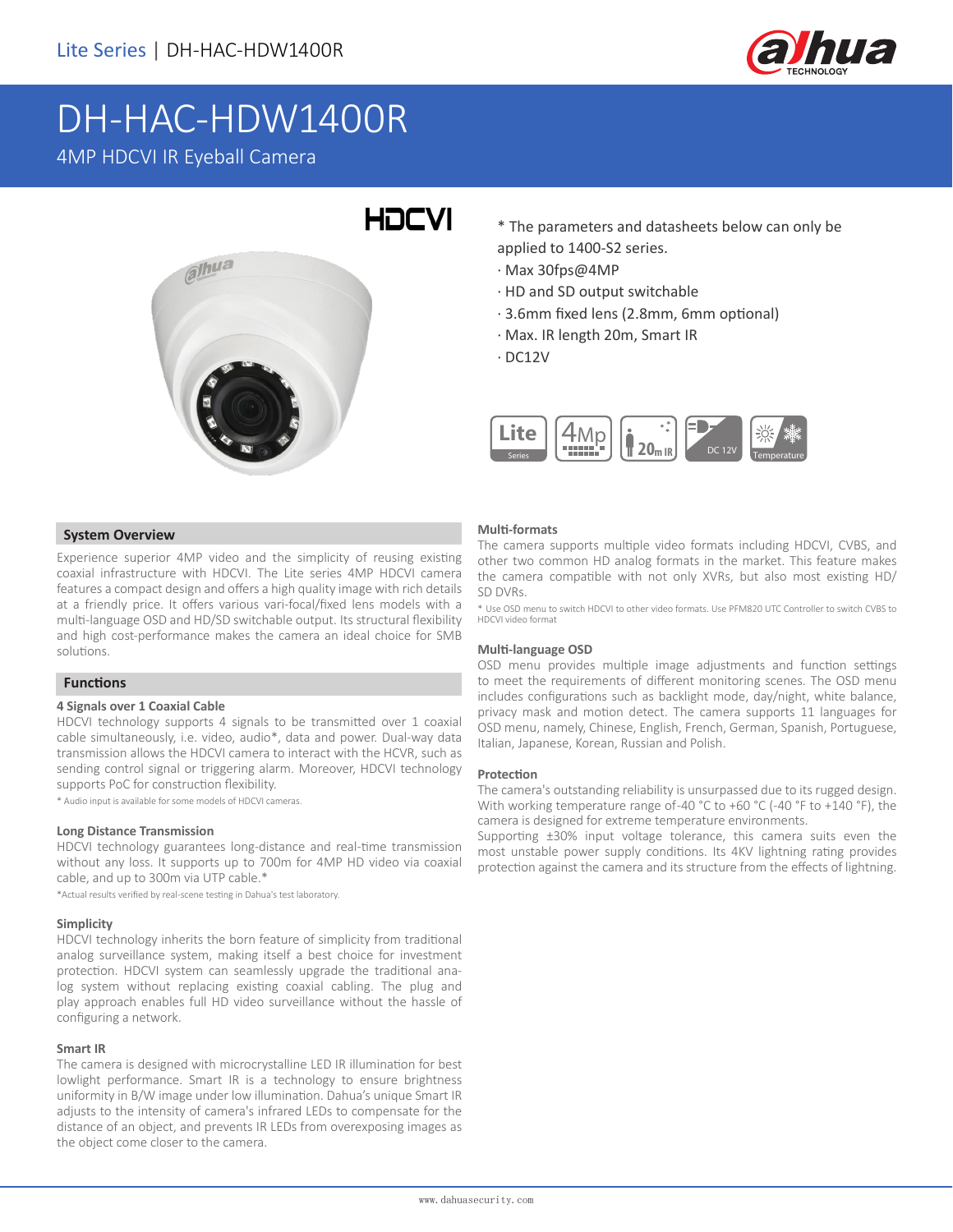## Lite Series | DH-HAC-HDW1400R

## **Technical Specification**

## Camera

| <b>Image Sensor</b>             | 1/2.7" CMOS                                  |  |  |
|---------------------------------|----------------------------------------------|--|--|
| <b>Effective Pixels</b>         | 2560(H)×1440(V), 4MP                         |  |  |
| <b>Scanning System</b>          | Progressive                                  |  |  |
| <b>Electronic Shutter Speed</b> | PAL: 1/25~1/100000s<br>NTSC: 1/30~1/100000s  |  |  |
| Minimum Illumination            | 0.03Lux/F2.0, 30IRE, OLux IR on              |  |  |
| S/N Ratio                       | More than 65dB                               |  |  |
| <b>IR Distance</b>              | Up to 20m (66feet)                           |  |  |
| IR On/Off Control               | Auto / Manual                                |  |  |
| <b>IR LEDS</b>                  | 12                                           |  |  |
| Lens                            |                                              |  |  |
| Lens Type                       | Fixed lens / Fixed iris                      |  |  |
| Mount Type                      | Board-in                                     |  |  |
| Focal Length                    | 3.6mm (2.8mm, 6mm Optional)                  |  |  |
| Max Aperture                    | F2.0                                         |  |  |
| Angle of View                   | H: 76.4° (97°/48.6°)<br>V: 41.6° (52°/27.9°) |  |  |
| <b>Focus Control</b>            | N/A                                          |  |  |
| <b>Close Focus Distance</b>     | 1400mm (800mm/2500mm)<br>55.1" (31.5"/98.4") |  |  |

## DORI Distance

Note: The DORI distance is a "general proximity" of distance which makes it easy to pinpoint the right camera for your needs. The DORI distance is calculated based on sensor specification and lab test result according to EN 62676-4 which defines the criteria for Detect, Observe, Recognize and Identify respectively.

|           | <b>DORI</b><br>Definition | <b>Distance</b>                                            |  |
|-----------|---------------------------|------------------------------------------------------------|--|
| Detect    | 25px/m<br>(8px/ft)        | 2.8mm: 56m(184ft)<br>3.6mm: 80m(262ft)<br>6mm: 120m(394ft) |  |
| Observe   | 63px/m<br>(19px/ft)       | 2.8mm: 22m(73ft)<br>3.6mm: 32m(105ft)<br>6mm: 48m(157ft)   |  |
| Recognize | 125px/m<br>(38px/ft)      | 2.8mm: 11m(37ft)<br>3.6mm: 16m(52ft)<br>6mm: 24m(79ft)     |  |
| Identify  | 250ppm<br>(76px/ft)       | 2.8mm: 6m(18ft)<br>3.6mm: 8m(26ft)<br>6mm: 12m(39ft)       |  |

## Pan / Tilt / Rotation

| Pan/Tilt/Rotation | Pan: $0^\circ \approx 360^\circ$<br>Tilt: $0^{\circ} \approx 90^{\circ}$<br>Rotation: $0^\circ \approx 360^\circ$ |
|-------------------|-------------------------------------------------------------------------------------------------------------------|
| Video             |                                                                                                                   |
| Resolution        | 4MP (2560×1440)                                                                                                   |
| Frame Rate        | 25/30fps@4MP, 25/30fps@1080P                                                                                      |
| Video Output      | 1-channel BNC high definition video output / CVBS<br>video output (Can switch)                                    |

| Day/Night                                 | Auto (ICR) / Manual                                                                                                               |
|-------------------------------------------|-----------------------------------------------------------------------------------------------------------------------------------|
| <b>OSD Menu</b>                           | Multi-language                                                                                                                    |
| <b>BLC Mode</b>                           | BLC / HLC / DWDR                                                                                                                  |
| <b>WDR</b>                                | <b>DWDR</b>                                                                                                                       |
| Gain Control                              | AGC                                                                                                                               |
| <b>Noise Reduction</b>                    | 2D                                                                                                                                |
| <b>White Balance</b>                      | Auto / Manual                                                                                                                     |
| Smart IR                                  | Auto / Manual                                                                                                                     |
| Certifications                            |                                                                                                                                   |
| Certifications                            | CE (EN55032, EN55024, EN50130-4)<br>FCC (CFR 47 FCC Part 15 subpartB, ANSI C63.4-2014)<br>UL (UL60950-1+CAN/CSA C22.2 No.60950-1) |
| Interface                                 |                                                                                                                                   |
| Audio Interface                           | N/A                                                                                                                               |
| Eelectrical                               |                                                                                                                                   |
| Power Supply                              | 12V DC +30%                                                                                                                       |
| Power Consumption                         | Max 3.7W (12V DC, IR on)                                                                                                          |
| Environmental                             |                                                                                                                                   |
| <b>Operating Conditions</b>               | -40°C ~ +60°C (-40°F ~ +140°F) / Less than 90% RH<br>* Start up should be done at above-40°C (-40°F)                              |
| <b>Storage Conditions</b>                 | -40°C ~ +60°C (-40°F ~ +140°F) / Less than 90% RH                                                                                 |
| Ingress Protection & Vandal<br>Resistance | N/A                                                                                                                               |
| Construction                              |                                                                                                                                   |
| Casing                                    | Plastic                                                                                                                           |
| <b>Dimensions</b>                         | Φ85.4mm×69.1mm (Φ3.36"×2.72")                                                                                                     |
| Net Weight                                | $0.11$ kg (0.24lb)                                                                                                                |
| <b>Gross Weight</b>                       | 0.17kg (0.37lb)                                                                                                                   |